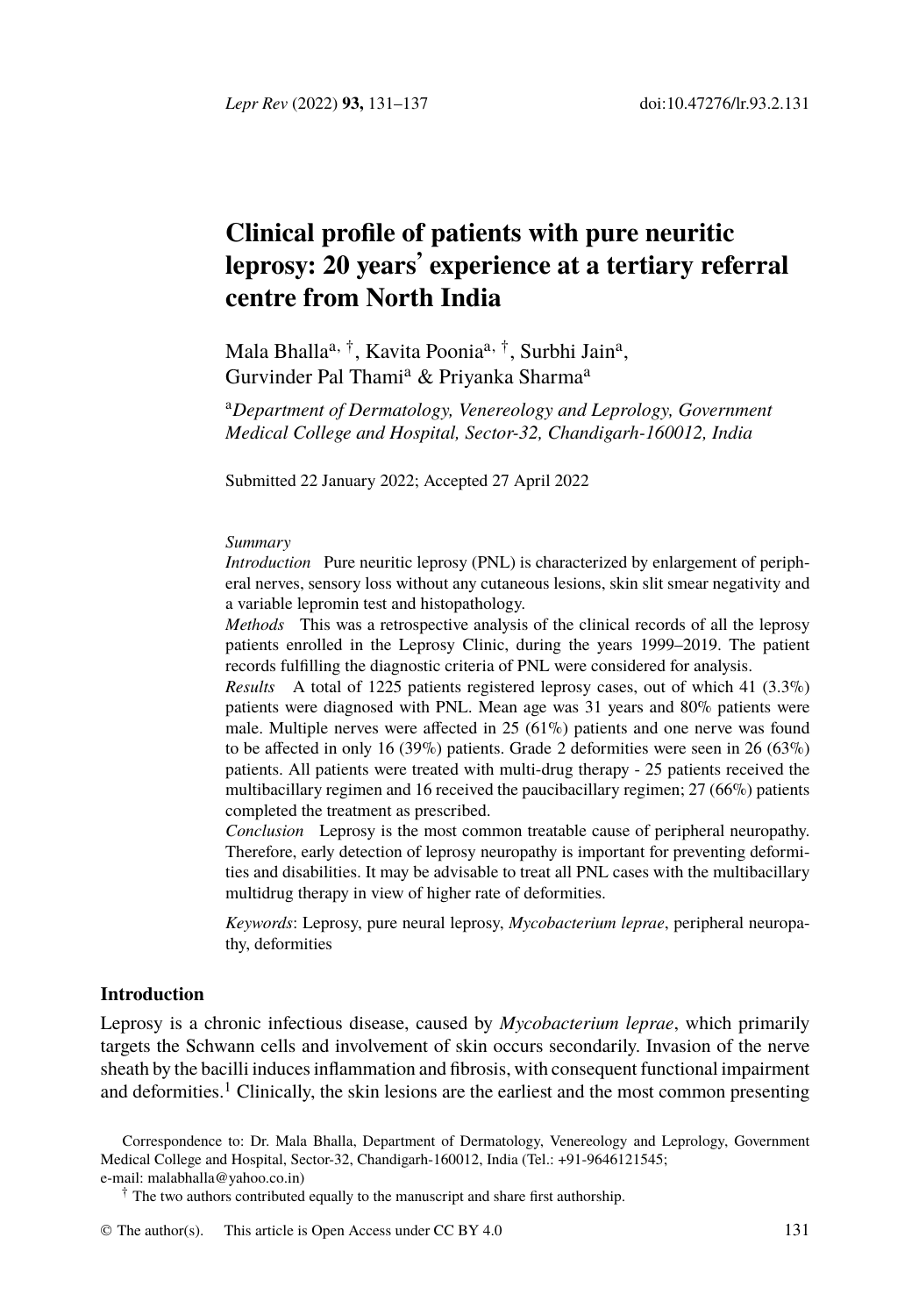# 132 *M. Bhalla* et al*[.](#page-6-1)*

feature due to their easy visibility, both cosmetically and socially. The various classifications and treatment regimens are also la[rg](#page-6-1)ely based on number and morphology of skin lesions.<sup>2</sup>

Pure neuritic leprosy (PNL) without cutaneous lesions was first recognized by Wa[de](#page-6-2) in 1952 and accepted as a subtype by the International congress at Madrid in 1953. The Indian Association of Leprologists (IAL) in 1955 recognized and included it in their six-group classification as 'Polyneuritic leprosy' and later renamed it as 'pure neuritic leprosy'. <sup>3</sup> PNL is characterized by enlargement of peripheral nerves, sensory loss with or without motor loss in the absence of cutaneous lesions, slit skin smear (SSS) negativity and a variable lepromin test and histopathology.<sup>3,4</sup> PNL exists as an entity with a considerable amount of ambiguity as researchers believe that it can be the initial presentation in 20% of leprosy cases and cutaneous lesions may develop in due course.<sup>3</sup> There is a paucity of reports on this sub-type of leprosy. The prevalence of PNL varies from 4.3% to 5.6% in north India to 17.7% in south India.<sup>5</sup> We share our experience of presentation, diagnosis, treatment and follow up of PNL patients from a tertiary care centre in North India.

# **Methods**

In a retrospective analysis, the records of all the leprosy patients enrolled in the Leprosy Clinic at the Department of Dermatology, Government Medical College and Hospital, Chandigarh, India, during the years 1999–2019, were reviewed for clinically diagnosed PNL. Our hospital is an open access as well as tertiary care referral hospital in north India, catering to the population of Chandigarh and the patients from neighboring states, where leprosy is endemic. The diagnosis of PNL was confirmed and treatment was instituted. The patient records fulfilling the following diagnostic criteria of PNL were considered for analysis:

- (1) Peripheral nerve trunk or branch enlargement with sensory loss in its distribution with or without motor deficit not attributable to any other obvious cause.
- (2) No skin lesions.
- (3) SSS negative.

Relevant laboratory investigations suc[h](#page-6-3) as slit skin smears (SSS) from one earlobe, one eyebrow and the area supplied by the involved nerve, skin biopsy and nerve biopsy wherever appropriate had been done in all patients as per clinic protocol. Other differential diagnoses of peripheral neuropathy including diabetes mellitus, hypothyroidism, Vitamin B12 and folate deficiencies, heredit[ar](#page-6-1)[y](#page-6-4) [n](#page-6-5)europathies, HIV-related distal symmetric polyneuropathy, chronic hepatitis B and C infection, alcoholism, toxin, drug and connective tissue diseases were excluded by detailed history and laboratory investigations wherever indicated. These included fasting blood glucose level, HbA1C, thyroid stimulating hormone level, vitamin B12 and folate levels, hepatitis B surface antigen, hepatitis C virus antibody and HIV ELISA and autoimmune profiles whenever required.<sup>6</sup> All patients received WHO multi-drug therapy (MDT). Patients with 2 or more peripheral nerves involved received the multibacillary regimen (12 monthly packs of WHO-MB-MDT) and others with the paucibacillary regimen (6 monthly packs of WHO-PB-MDT). Patients with PNL were further classified according to the pattern of nerve involvement $3,7,8$ :

- (1) Mononeuritis single nerve involvement.
- (2) Mononeuritis multiplex asymmetric involvement of multiple nerves.
- (3) Polyneuritis symmetric involvement of multiple nerves.

The study was approved by Institutional Ethics committee.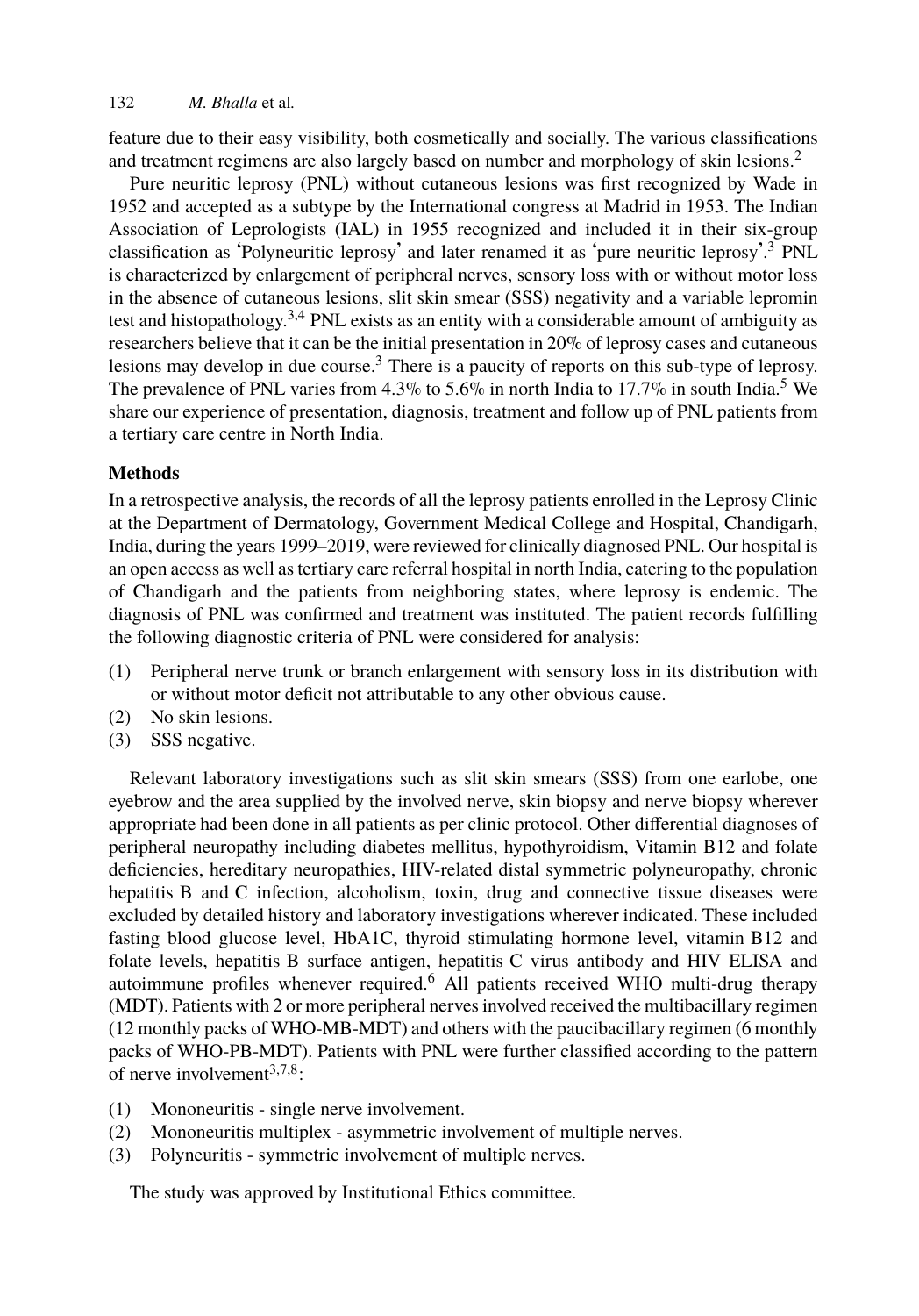

Figure 1. Flow chart depicting study participants. (PNL - Pure neuritic leprosy, MDT - multidrug therapy, MB multibacillary, PB - paucibacillary.)

# **Results**

A total of 1225 patients attended the leprosy clinic during the years 1999–2019, out of which 41 (3.3%) patients were diagnosed with PNL (Figure 1). Thirty-three (80%) patients were male and 8 (20%) were female with male: female ratio: 4.1:1. Mean age was 31 years (range 8–72 years) with 26/41 (63%) patients in the age group 15–35 years (Figure 2). Three (7%) patients were less than 14 years of age. A[bo](#page-3-0)ut 95% patients were immigrants and 50% of them were from the highly endemic states of Uttar Pradesh (27%) and Bihar (24%) of India.

A history of smoking and alcoholism was present in 10 (24%) patients and no patient had any other associated co-morbidity. Six (15%) patients had a history of contact with leprosy patients, amongst which 3 (7%) had household contact. The earliest presentation was within 1 week and longest was 10 years, but most (56%) presented one year after the onset of symptoms. The most common symptoms with which patients presented were paraesthesia and sensory loss in the area supplied by the involved nerve.

Twenty-five (61%) patients had two or more nerves involved and one nerve was found to be affected in only 16 (39%) patients (Figure 3). Overall, upper limb nerves were more commonly affected than the lower limbs. Grade 2 deformities was seen in 26 (63%) patients presenting as claw hand in 20 (49%) and foot drop in 6 (14%) patients, while the remaining patients had grade 1 deformity only. Trophic ulcers, predominantly of the feet were seen in 9 (22%) patients.

The SSS was negative in all patients as per inclusion criteria. A nerve biopsy was performed in 5 patients and showed the specific histology of tuberculoid leprosy. Nerve biopsy could not be done in the other patients, either because no purely sensory nerve was involved or consent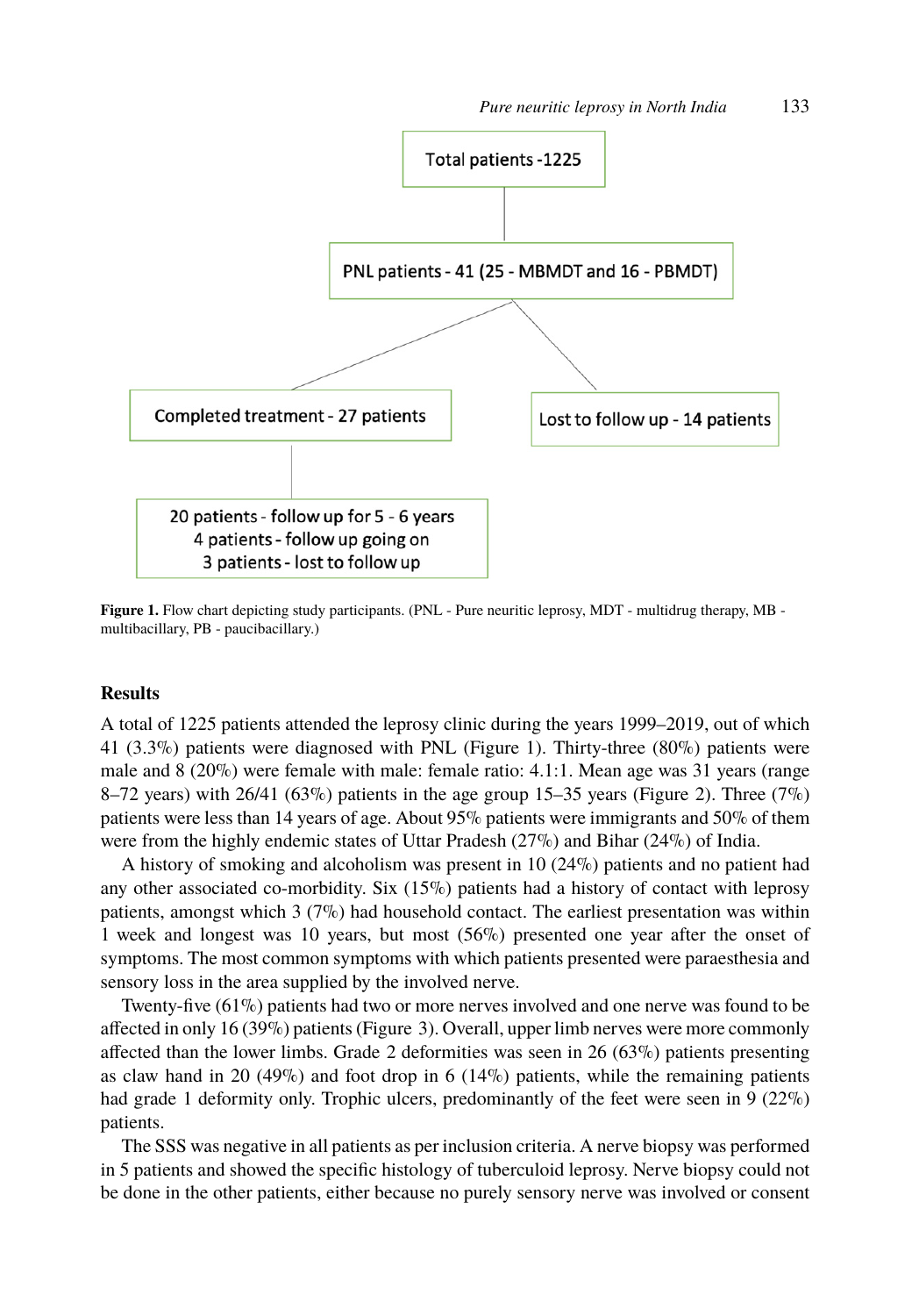

Number of patients with thickened nerve



<span id="page-3-0"></span>

# Age wise distribution of patient



was refused. A skin biopsy was performed in 8 patients from a hypoaesthetic area, but showed normal epidermis and dermis.

All patients were treated with multi drug therapy (MDT) - 25 patients received the multibacillary regimen and 16 received the paucibacillary regimen. Of the total, 27/41 (66%) completed the treatment (amongst whom 20 patients received MBMDT and 7 received PBMDT) and responded well to the therapy. The remaining 14 patients were considered as defaulters because of incomplete treatment records and not being able to be traced through the contact information on record.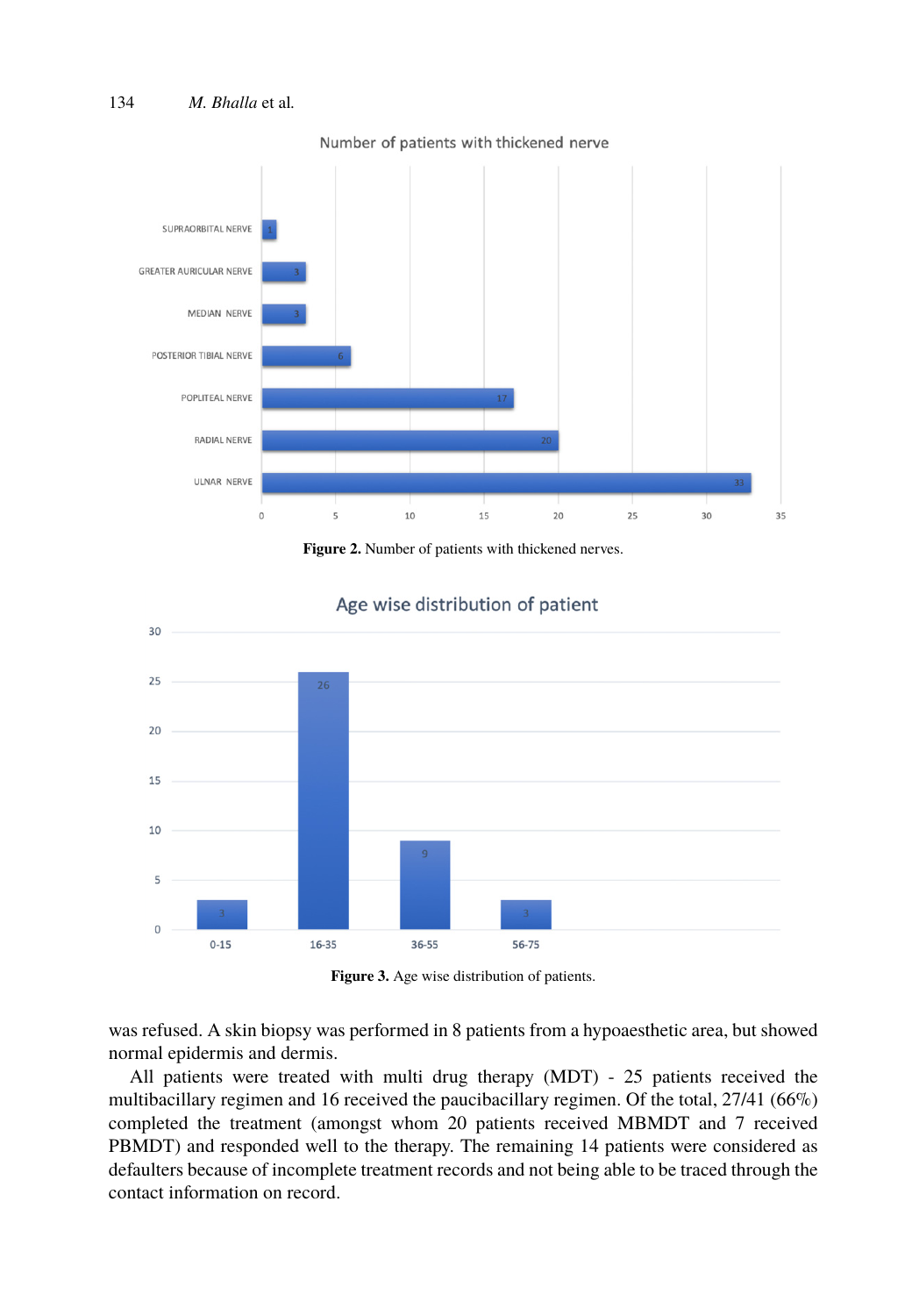#### *Pure neuritic leprosy in North India* 135

Four patients had type 1 reaction of whom two patients had features of acute neuritis at the time of presentation, one developed it while on treatment and one after one year of release from treatment. Features suggestive of type 1 reaction in PNL patients are - sudden increase in severity of neuritis, associated with increased nerve function impairment, recent loss of sensation in hands and feet, and loss of sweating, sensation, muscle strength in the area supplied by the nerve. All these four patients were treated with oral prednisolone (1 mg/kg/day in tapering doses) over 12 to 24 weeks. All patients were counseled about the need for follow up for a minimum period of 5 years and to report immediately in case of further skin lesions, ne[w](#page-6-2) [s](#page-6-6)[en](#page-6-7)sory or motor deficit or any other complaints. Among 27 patients who completed the treatment, 20 patients were followed up initially for a period of 2–3 years with regular outpatient visits and later contacted by telephone for a further 3 years. None of these patients developed any skin lesion during follow up. Follow up of 4 patie[n](#page-6-6)[ts](#page-6-8) [wh](#page-6-9)o presented in 2015–2017 is continuing and none has reported any skin lesions or new complaints. Three patients were lost to follow up after the completion of treatment.

## **Discussion**

The proportion of PNL in the present stud[y](#page-6-2) [w](#page-6-10)as  $3.3\%$  which is slightly lower than that reported in the literature.5,9–12 Mal[es](#page-6-6) [w](#page-6-8)[ere](#page-6-11) predominantly affected in terms of prevalence and presence of deformities. Factors like repeated trauma of the anesthetic part due to increased exposure to outdoor occupations, labour work and greater mobility of this age group probably led males to be [m](#page-6-2)ore vulnerable. In contrast to the m[ajo](#page-6-10)[rit](#page-6-7)y of the previous studies <sup>9,13,14</sup> in which most of the patients were aged above 40 years, the majority of our patients were in the [15–](#page-6-8)35 years group, which is consistent with the study conducted by Kumar *et al.*<sup>5</sup> This could be d[ue](#page-6-10) [to e](#page-6-7)arly detection due to ongoing elimination campaigns or could be attributed to regional differences.

In the present study, mononeuritis multiplex was the most commonly observed pattern and this was consistent with previous studies,  $5,10-12$  while a few studies reported mononeuritis as the most common pattern.<sup>9,13,15</sup> Multiple mononeuropathy can be explained on the basis of undefined single route of infection which can be skin trauma or through the respiratory route, thus leading to involvement of more nerves in the latter case. Similar to other studies, the ulnar nerve was most commonly affected.<sup>5,10–12</sup> This observation was in contrast to the study by Noordeen *et al.* where the lateral popliteal nerve was most commonly involved.<sup>13</sup> Grade 2 disability was observed in  $63\%$  [pat](#page-6-7)[ien](#page-6-12)ts, equivalent to previously reported studies.<sup>10–12</sup> The high rate of Grade 2 deformities in PNL patients is probably because of an effective immune response against *M. leprae* which helps in limiting the infection to the nerves and preventing dissemination, but leads to early and severe nerve damage, nerve paresis and consequent paralysis. Patients usually misinterpret the symptoms in the absence o[f s](#page-6-13)kin lesions and initially consult with physicians or neurologists without any specific diagnosis. By the time these patients present to dermatologists, significant nerve damage has already occurred leading to deformities. Another factor contributing to the high rates of deformity in our patients could be referral bias as our hospital is a tertiary referral center where patients with severe manifestation are more likely to seek treatment.<sup>12,16</sup>

Usually the diagnosis of PNL is based on clinical examination by palpation of nerves and by testing the sensory, motor and autonomic integrity along the area supplied by affected nerve. However, certain investigations such as nerve conduction studies, nerve biopsy, FNAC, qPCR have been shown to significantly aid the diagnosis in doubtful cases.<sup>4</sup> Until now, there are no definite guidelines for diagnosis and management of PNL. Unlike the skin biopsy, nerve biopsy is an invasive and difficult procedure to carry out in each patient for the diagnosis and also a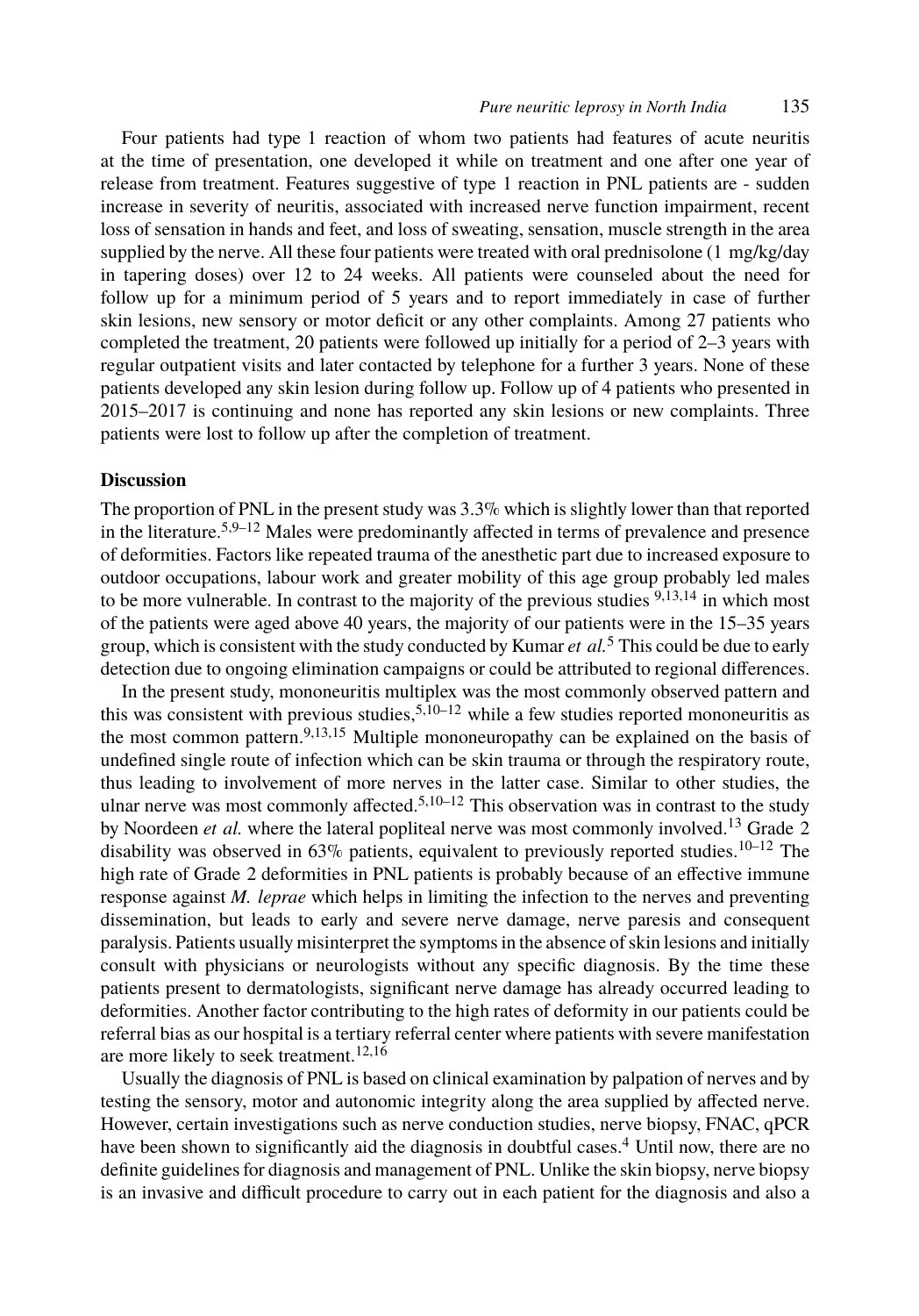# 136 *M. Bhalla* et al*.*

purely sensory twig is not always available. As per definition in PNL, the SSS is negative and histopathology is not always available; so it is usually the number of nerve trunks involved that decides the choice of therapy between multibacillary or paucibacillary regimens.<sup>3,4</sup>

Pure Neuritic Leprosy continues to be an enigma with most of the cases being reported from endemic countries. The variable clinical presentation, histopathology and lepromin status also plays its part in hindering the understanding of this entity. Some authors believe it to be the initial presentation of all types of leprosy, which gets recogn[iz](#page-6-4)ed earlier in endemic areas because of raised awareness of the symptoms.<sup>3</sup> As there is an effort to limit the disease to nerves in this entity, it should theoretically represent a paucibacillary form with a better immune response but this is not always true. Since none of the patients in the present study showed any skin lesions during their prolonged follow up, it lends support to the hypothesis that PNL is a separate entity rather than the initial presentation of the whole spectrum of leprosy patients. Newer techniques like electroneurography, serological and molecular diagnostic methods are becoming available and should be used for earlier detection of neural leprosy. This was also concluded in a study by Dos Santos DF where 78.6% patients received MBMDT because of M. leprae DNA positivity on SSS in clinical cases of PNL.<sup>7</sup>

Along with this, whether pure neuritic leprosy patients should be treated as PB or MB is still unclear. As SSS is negative in all patients according to the definition and a good immune response is mounted by the patients, these patients are treated as PB and MB according to the number of nerves involved, according to NLEP. But since the defaulting rate and rate of Grade 2 deformities is higher in such patients along with higher possibility of demonstration of *M. leprae* by newer diagnostic techniques, PNL may ideally be considered as a multibacillary form for treatment purposes. This is especially relevant in the present scenario where elimination of leprosy is the goal of all countries and it is better to overtreat these cases rather than undertreat them in view of higher rates of deformities which leads to more stigma. This is also probably the reason that the recent WHO guidelines have also proposed the same.

## **Limitation**

- Lepromin test could not be performed.
- This present study was based on a retrospective analysis of hospital records, at a tertiary referral centre, so the reported prevalence rate might not reflect the actual burden of disease in general population.

# **Conclusion**

Leprosy is the most common treatable cause of peripheral neuropathy. Therefore, early detection of leprosy neuropathy is important for preventing deformities and disabilities. Failure of early detection of leprosy often leads to severe disability and long-term morbidity, especially in cases of PNL where the clinical diagnosis usually gets delayed because of the relative absence of any defined diagnostic tests other than the clinical diagnosis. Newer serological and molecular techniques can be adopted for avoidance of misdiagnosis of patients and early treatment. It may be advisable to treat all PNL cases with the multibacillary multidrug therapy in view of higher rate of deformities.

# **Conflicts of interest**

All authors declares no conflict of interest.